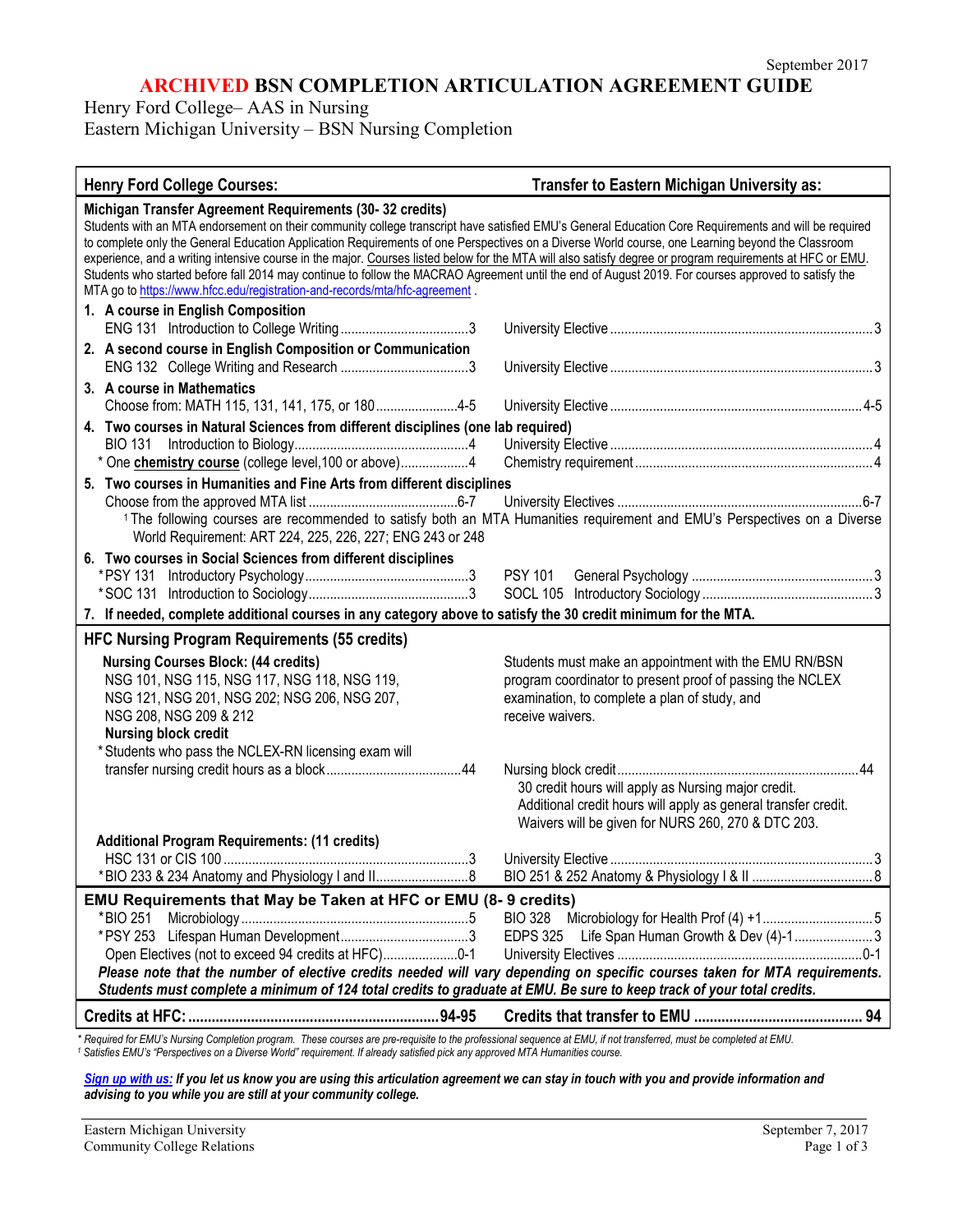# **ARCHIVED BSN COMPLETION ARTICULATION AGREEMENT GUIDE**

Henry Ford College– AAS in Nursing Eastern Michigan University – BSN Nursing Completion

| <b>Completion of the Nursing Program at EMU</b>                                                                                                                                                                                                                                                                                                                                                                                                                                                |                                                                                                                                                                                                                                                                                                                                                                                                                                           |
|------------------------------------------------------------------------------------------------------------------------------------------------------------------------------------------------------------------------------------------------------------------------------------------------------------------------------------------------------------------------------------------------------------------------------------------------------------------------------------------------|-------------------------------------------------------------------------------------------------------------------------------------------------------------------------------------------------------------------------------------------------------------------------------------------------------------------------------------------------------------------------------------------------------------------------------------------|
| <b>Major Requirements (30 credits)</b><br><b>NURS 221</b><br><b>NURS 265</b><br>R.N. Essentials of Prof Nursing Practice  3<br>NURS 300 Reading & Writing in Nursing Studies 3<br><sup>1</sup> NURS 365W RN Essentials of Prof Nursing Practice  3<br>Nursing Research Concepts for Practice 3<br><b>NURS 374</b><br>NURS 453 Community-based Nursing for RNs 3<br>NURS 465 R.N. Essentials of Prof Nursing Practice  3<br><sup>2</sup> NURS 483L4 RN to BSN Population Focused Capstone Exp 3 | Sample Sequence for completing the program:<br>All coursework for this degree must be completed within six years of<br>taking the first 200 level NURS course at EMU.<br>Semester 1<br>$(6 \text{ credits})$<br>NURS 300 Reading and Writing in Nursing Studies3<br>Semester 2<br>$(6 \text{ credits})$<br>NURS 265 R.N. Essentials of Prof Nursing Practice 3                                                                            |
| Consult Nursing Completion Advisor for suggested courses<br>Note: If sufficient credits hours are not transferred, additional<br>credits must be completed at EMU to satisfy the minimum of<br>124 credit hours required to graduate.<br>The Nursing Completion Program is offered at a number of<br>EMU regional centers (including in Detroit) and on-line.<br>Contact the BSN Completion program coordinator for more<br>information.                                                       | Semester 3<br>(6 credits)<br>NURS 374 Nursing Research Concepts for Practice 3<br>NURS 365W R.N. Essentials of Prof Nursing Practice3<br>*Semester 4<br>$(6 \text{ credits})$<br>NURS 465 R.N. Essentials of Prof Nursing Practice3<br>*Semester 5<br>$(6 \text{ credits})$<br>NURS 453 Community-based Nursing for RNs 3<br>NURS 483L4 RN to BSN Population Focused Capstone Exp3<br>*Semesters 4 and 5 may be switched in the sequence. |

*<sup>1</sup> Satisfies EMU's writing intensive requirement.*

*<sup>2</sup> Satisfies EMU's Learning Beyond the Classroom requirement.*